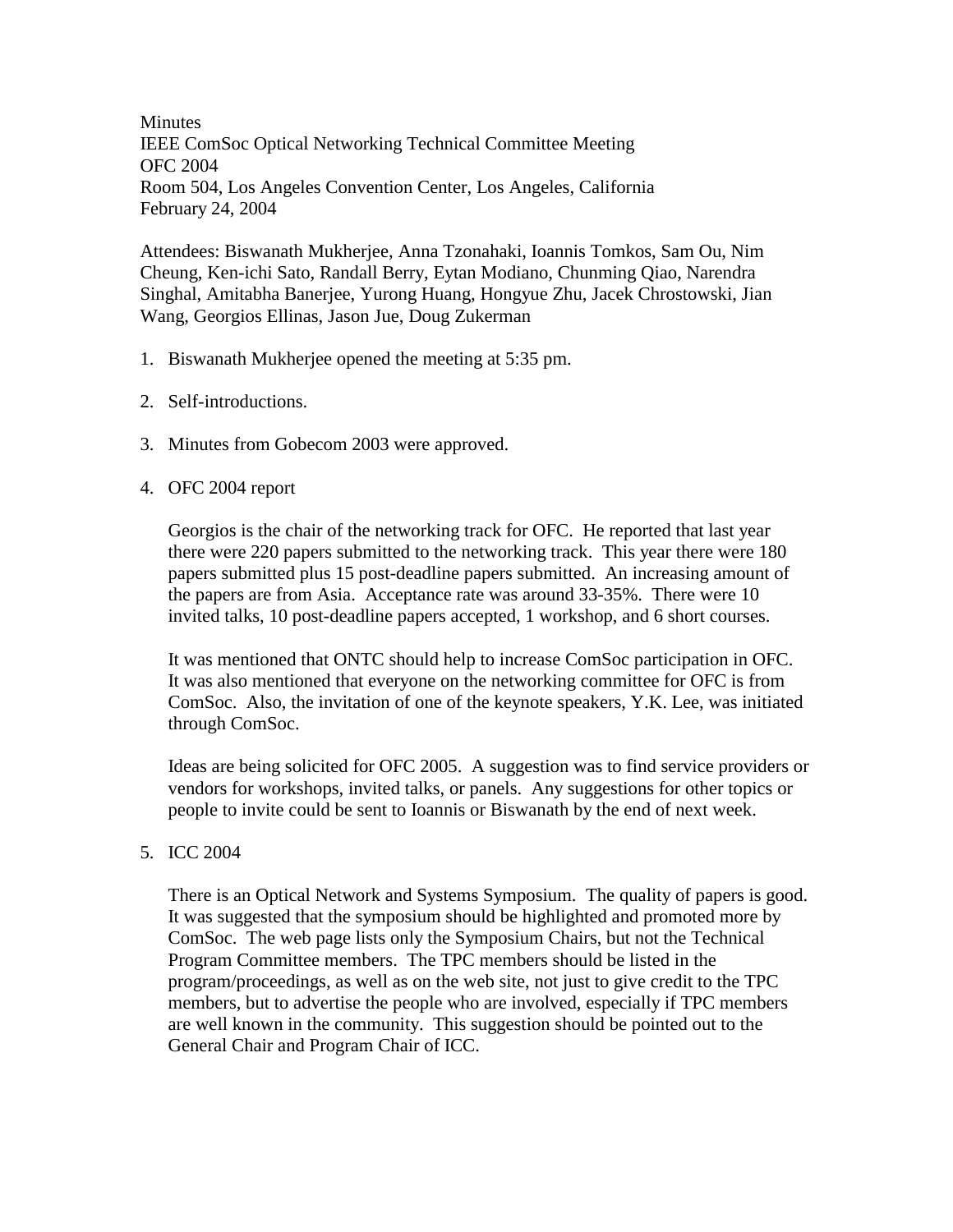#### 6. Globecom 2004

Globecom 2004 will be held in Dallas. The deadline for submission is March 1. Andrea Fumagalli is one of the program chairs for the Optical Symposium. Ioannis is organizing a workshop on Optical Networking Infrastructures for Grid Computing.

## 7. OFC 2005

OFC 2005 will be held in Anaheim, California in March 2005. There was a planning meeting today. Ideas were being solicited fro workshops and invited speakers. Some of the topics included: next-generation optical packet switching, resiliant optical networks, free-space optics, optics in storage, impairment-constrained routing, CDMA, multigranular swiches, all-optical label swapping, grid computing, access and EPONs.

### 8. ICC 2005

ICC 2005 will be held in Seoul, Korea. There is an Optical Networking Symposium chaired by Hussein Mouftah.

9. Globecom 2005

Globecom 2005 will be held in St. Louis. Ioannis and Jason will be organizing and co-chairing an Optical Networking Symposium. A symposium proposal is currently being prepared and will be submitted to the Globecom Program Chair.

### 10. Other Conferences

### BroadNets 2004

The OptiComm conferences originally started out with SPIE as the sponsor. However, last year's OptiComm was run independently with technical sponsorship from IEEE ComSoc. This year, the name is being changed from OptiComm to BroadNets. The scope is wider, with a symposium for Broadband Optical, and a symposium for Broadband Wireless. It is being sponsored by a non-profit organization called CreateNet. The conference is open to sponsorships, both technical and/or financial. The process for IEEE ComSoc sponsorship is to fill out the appropriate form and have a ComSoc technical committee endorse the event.

The reason for the name change from OptiComm to BroadNets was to break any association with SPIE. SPIE wanted to dictate the location of the conference and combine it with other events. In 2001 it was located in Denver and co-located with ITCom, and ended up being a failure. However, when it was run independently in Dallas in 2003, it was successful. The OBS workshop alone attracted 50 people. Also it was difficult working with SPIE to bring IEEE in to the conference and having IEEE as a partner in the publication, Optical Networks Magazine.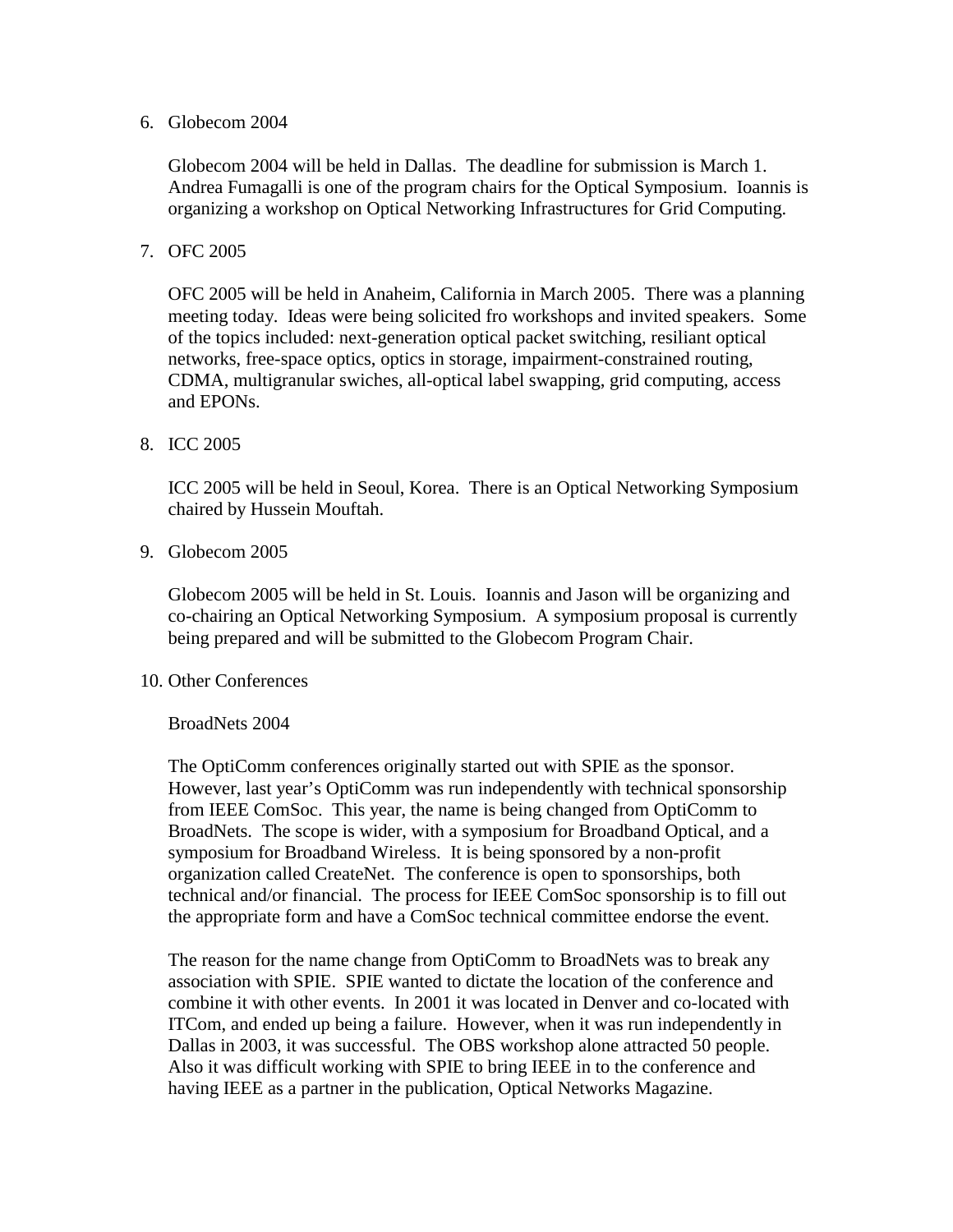The ONTC voted on endorsement of sponsorship for BroadNets. The endorsement was approved.

## ECOC

ECOC is in September in Stockholm, Sweden. There are several technical committees for the conferences, one on optical networking. Paper submissions are encouraged. The deadline is April 15. ComSoc is a technical co-sponsor. ECOC used to be more device and components oriented, but now includes networking and is improving its coverage of optical networking. The attendance is around 2000 people.

ONTC doesn't have a presence in the networking committee. It was suggested to approach the ECOC organizing committee to include additional members in the networking committee. It was suggested that Ioannis could do the groundwork to maybe have this done for next year's event.

ECOC is a European conference, and recently there was a proposal to increase representatives from North America and Asia. The proposal had been partially approved, and this year the number of committee members from North America and Asia increased by 1 for each subcommittee. It was suggested that ONTC can propose ONTC members from Europe.

An inquiry was made as to ONTC involvement in other conferences, such as LEOS conferences or ONDM. Biswanath mentioned that ONTC shouldn't spread itself too thin, but could consider other conferences in the future.

### 11. Standards

Doug Zukerman reported on OIF activity. A 1 day workshop was proposed to precede the quarterly OIF meetings. A suggested format could be 2 tutorials and 2 panels. The ONTC may be able to help out. However, a potential problem is that OIF has member companies, and only members can participate in the meetings. Initially the workshop would be run by OIF people, but this may change in the future. In June, OIF is presenting a World Interop demo at Supercom in Chicago. The demo covers UNI/NNI architectures and involves several carrier labs, 2 European, 2 US, 2 Japanese, and 1 Korean.

### 12. Mailing list

Biswanath asked who maintains the ONTC mailing list at ComSoc. It was mentioned that David Alvarez, the IT department manager is probably the person responsible. His e-mail is d.alvarez@comsoc.org.